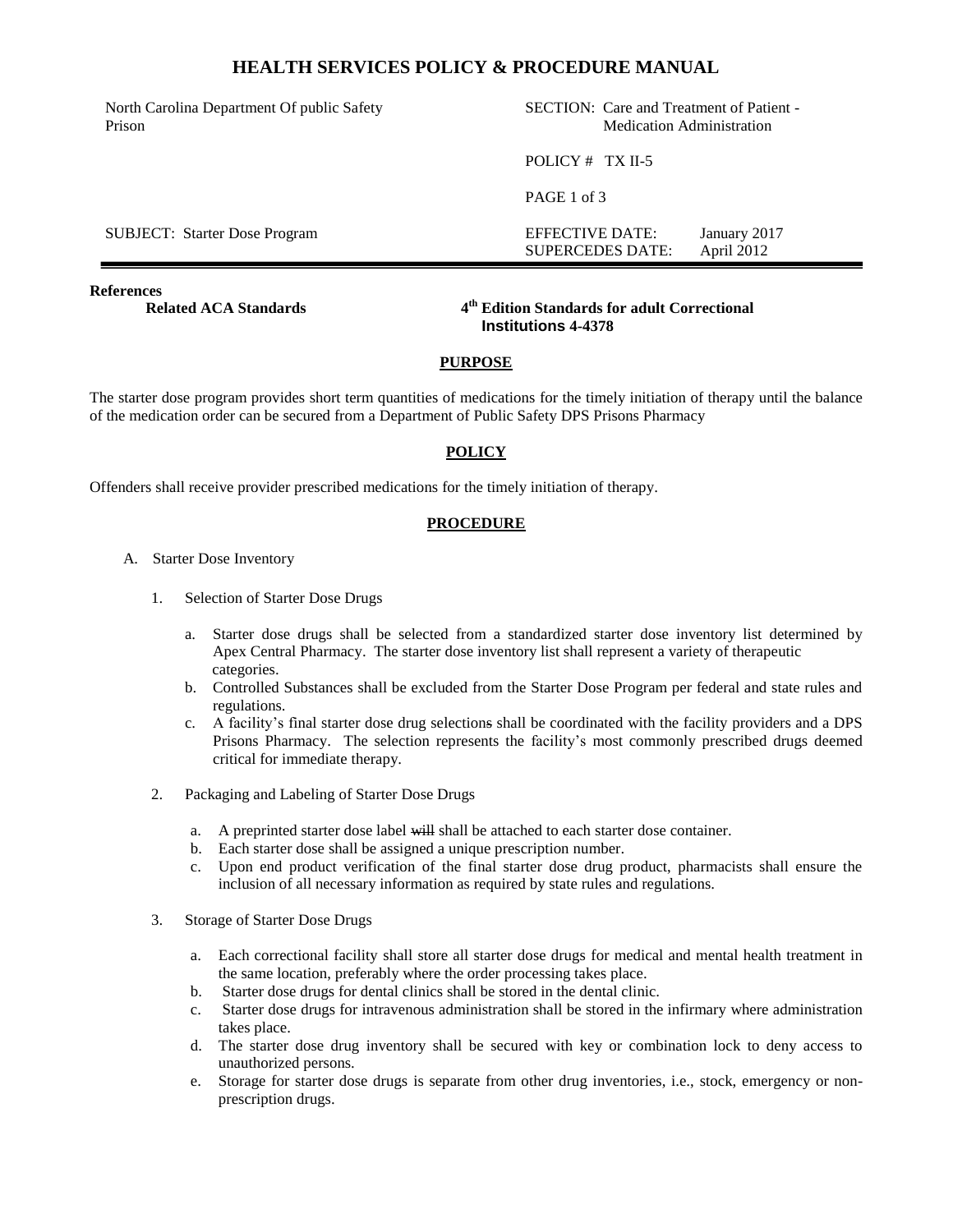# **HEALTH SERVICES POLICY & PROCEDURE MANUAL**

| North Carolina Department Of public Safety<br>Prison |                                            | SECTION: Care and Treatment of Patient -<br><b>Medication Administration</b> |                            |  |
|------------------------------------------------------|--------------------------------------------|------------------------------------------------------------------------------|----------------------------|--|
|                                                      | POLICY $#$ TX II-5                         |                                                                              |                            |  |
|                                                      | PAGE 2 of 3                                |                                                                              |                            |  |
| <b>SUBJECT:</b> Starter Dose Program                 | EFFECTIVE DATE:<br><b>SUPERCEDES DATE:</b> |                                                                              | January 2017<br>April 2012 |  |

- 4. Quantity per Container of Starter Dose Drugs
	- a. Starter dose drug quantity per container shall be limited to the short term therapy of four (4) days as permitted by the North Carolina Board of Pharmacy rules and regulations. Drug quantities per container are determined by calculating the most commonly prescribed dosing regimens for the drug. Inventory levels per drug shall be determined by the frequency of use at the facility.
	- b. All unit of use items, i.e., inhalers, injectables, parenterals, which are issued as whole containers shall be exempt from the four (4) day quantity guideline.
- B. Starter Dose Order Processing
	- 1. Starter Dose Drugs shall be issued from the starter dose program by licensed medical staff upon the initiation of a providers' order identified as "Start Now". .
	- *2.* The starter dose drug issuance shall be documented on the corresponding *Starter Dose Log Sheet* and the starter dose RX number entered into HERO. Each drug shall be recorded on a separate *Starter Dose Log Sheet* and shall be faxed to a DPS Pharmacy immediately when the starter is pulled.
		- 3. Starter dose drugs may be obtained from a nearby facility if licensed medical staff is not available at their facility or they do not have a starter dose program. The facility that pulls the starter dose shall enter the starter dose RX number into HERO and be responsible for faxing the *Starter Dose Log Sheet* to a DPS Pharmacy.
	- 4. Nursing staff shall complete the appropriate offender information on the starter dose label.
	- 5. When a starter dose is required on a refill of a medication a new order must be obtained from a provider and entered into HERO as a "Start Now" order.
- C. Starter Dose Replenishment by a DPS Prisons Pharmacy
	- 1. A DPS Prisons Pharmacy shall replace the starter dose when the *Starter Dose Log Sheet* is faxed to a DPS Pharmacy.
	- 2. The starter dose information is entered into the corresponding offender's profile to provide medication tracking.
- D. Starter Dose Receipt and Accountability
	- 1. Starter dose receipt and accountability consists of the following:
		- a. Facilities shall immediately enter the receipt of starter dose replacements on the corresponding *Starter Dose Log Sheet*. The inability to reach the starter par level is an indication to the facility that a discrepancy has occurred and needs to be resolved
		- b. Each facility shall complete a weekly *Starter Audit Form* by counting the actual quantity on hand and forwarding the *Starter Audit Form* to the pharmacy.
		- c. A DPS Prisons Pharmacist will review the *Starter Audit Form* for discrepancies.
		- d. If discrepancies are noted by a DPS Prisons Pharmacist, a *Starters On Grid* form shall be completed and faxed to the facility for processing.